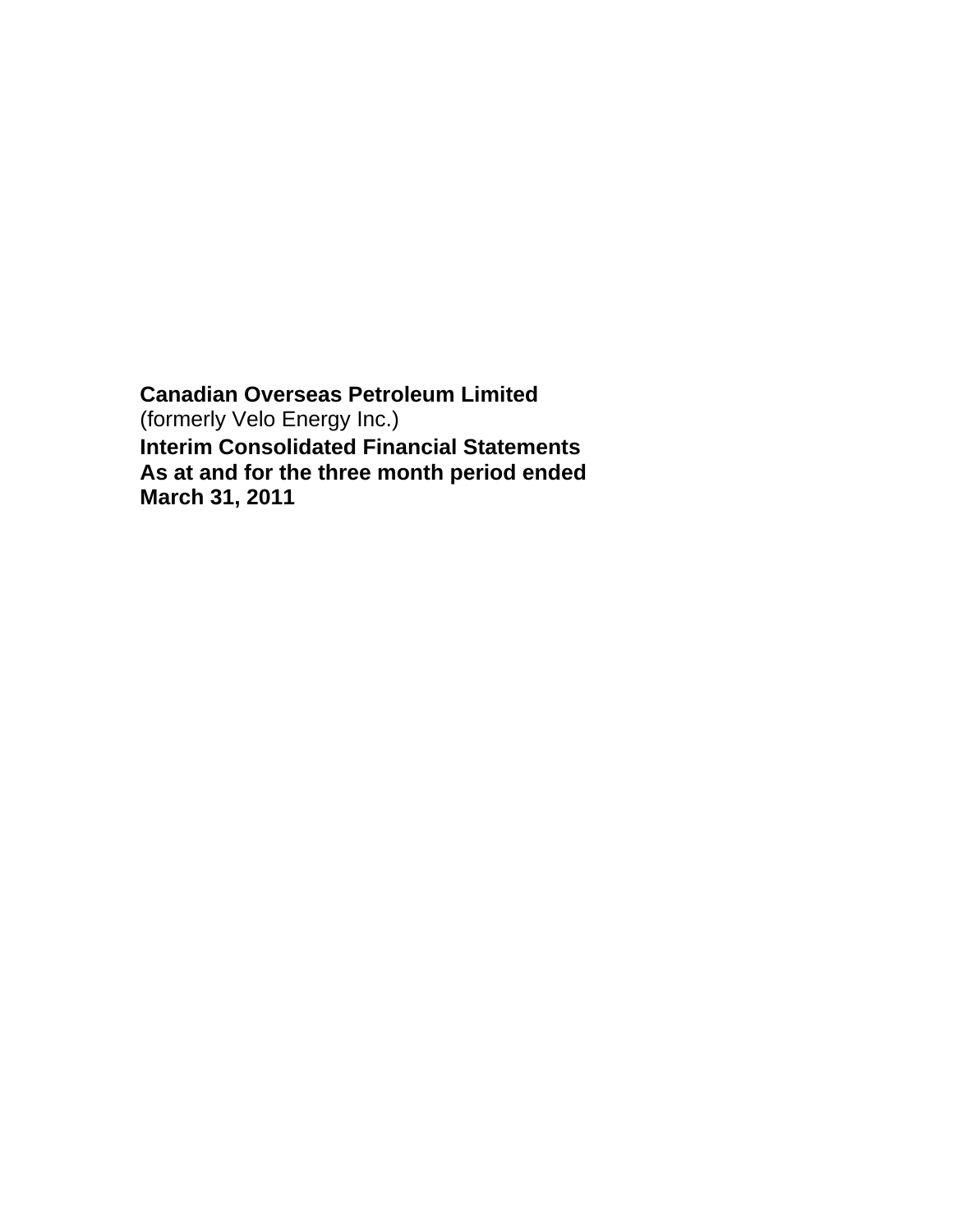#### **Management's Responsibility for Financial Statements**

The information provided in these financial statements, is the responsibility of management. In the preparation of the statements, estimates are sometimes necessary to make a determination of future values for certain assets or liabilities. Management believes such estimates have been based on careful judgments and have been properly reflected in the accompanying financial statements.

Management maintains a system of internal controls to provide reasonable assurance that the Company's assets are safeguarded and to facilitate the preparation of relevant and timely information.

The audit committee has reviewed the financial statements with management and the auditors, and has reported to the Board of Directors. The Board of Directors has approved the financial statements as presented.

*Signed "Arthur S. Millholland" Signed "Aleksandra Owad"* Arthur S. Millholland Aleksandra Owad President and Chief Executive Officer Chief Financial Officer May 20, 2011 May 20, 2011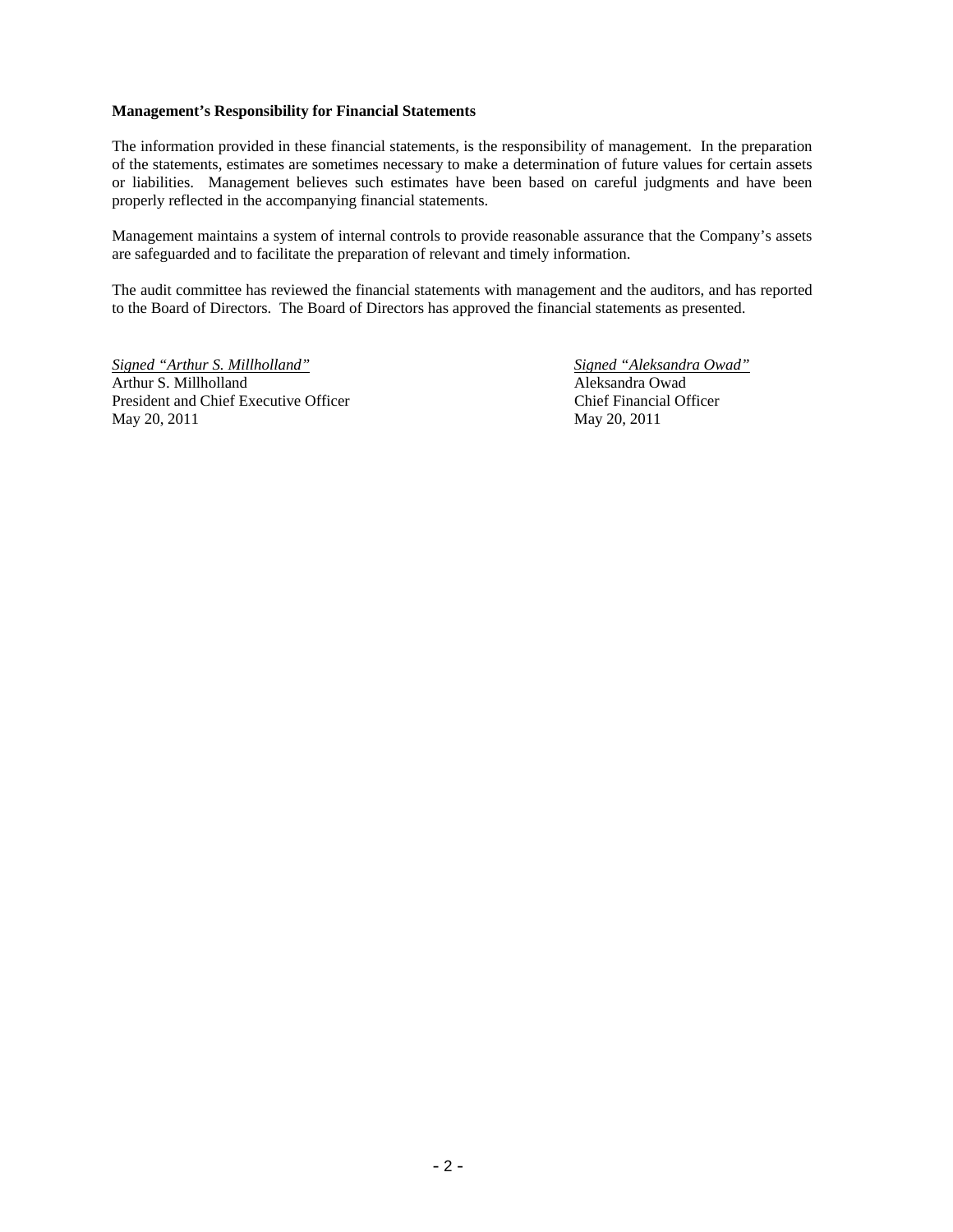# **Canadian Overseas Petroleum Limited Condensed Consolidated Statement of Financial Position (unaudited) (in thousands of Canadian dollars)**

|                                          | March 31,<br>2011 |           | December 31,<br>2010 |           | January 1,<br>2010 |
|------------------------------------------|-------------------|-----------|----------------------|-----------|--------------------|
| <b>Assets</b>                            |                   |           |                      |           |                    |
| Current assets                           |                   |           |                      |           |                    |
| Cash and cash equivalents (note 4)       | \$                | 119,822   | \$                   | 37,403    | \$<br>1,439        |
| Accounts receivable                      |                   | 103       |                      | 83        | 75                 |
| Prepaid expenses                         |                   | 29        |                      | 22        | 277                |
|                                          |                   | 119,954   |                      | 37,508    | 1,791              |
| Long-term rent deposit and prepayments   |                   | 43        |                      | 43        | 70                 |
| Exploration and evaluation (note 5)      |                   | 692       |                      |           |                    |
| Office equipment (note 6)                |                   | 56        |                      | 59        | 70                 |
|                                          | \$                | 120,745   | $\$$                 | 37,610    | \$<br>1,931        |
| <b>Liabilities</b>                       |                   |           |                      |           |                    |
| Current                                  |                   |           |                      |           |                    |
| Accounts payable and accrued liabilities | \$                | 1,307     | \$                   | 989       | \$<br>1,901        |
| Loan                                     |                   |           |                      |           | 1,802              |
|                                          |                   | 1,307     |                      | 989       | 3,703              |
| <b>Shareholders' Equity</b>              |                   |           |                      |           |                    |
| Share capital (note 7)                   |                   | 100,768   |                      | 41,833    | 8,063              |
| Warrants                                 |                   | 37,359    |                      | 11,007    | 306                |
| Contributed surplus                      |                   | 9,035     |                      | 4,317     | 1,074              |
| Deficit                                  |                   | (27, 435) |                      | (20, 536) | (11,215)           |
| Accumulated other comprehensive income   |                   | (289)     |                      |           |                    |
|                                          |                   | 119,438   |                      | 36,621    | (1,772)            |
|                                          | \$                | 120,745   | \$                   | 37,610    | \$<br>1,931        |

# **Nature of operations (note 1) Commitments and contractual obligations (note 8)**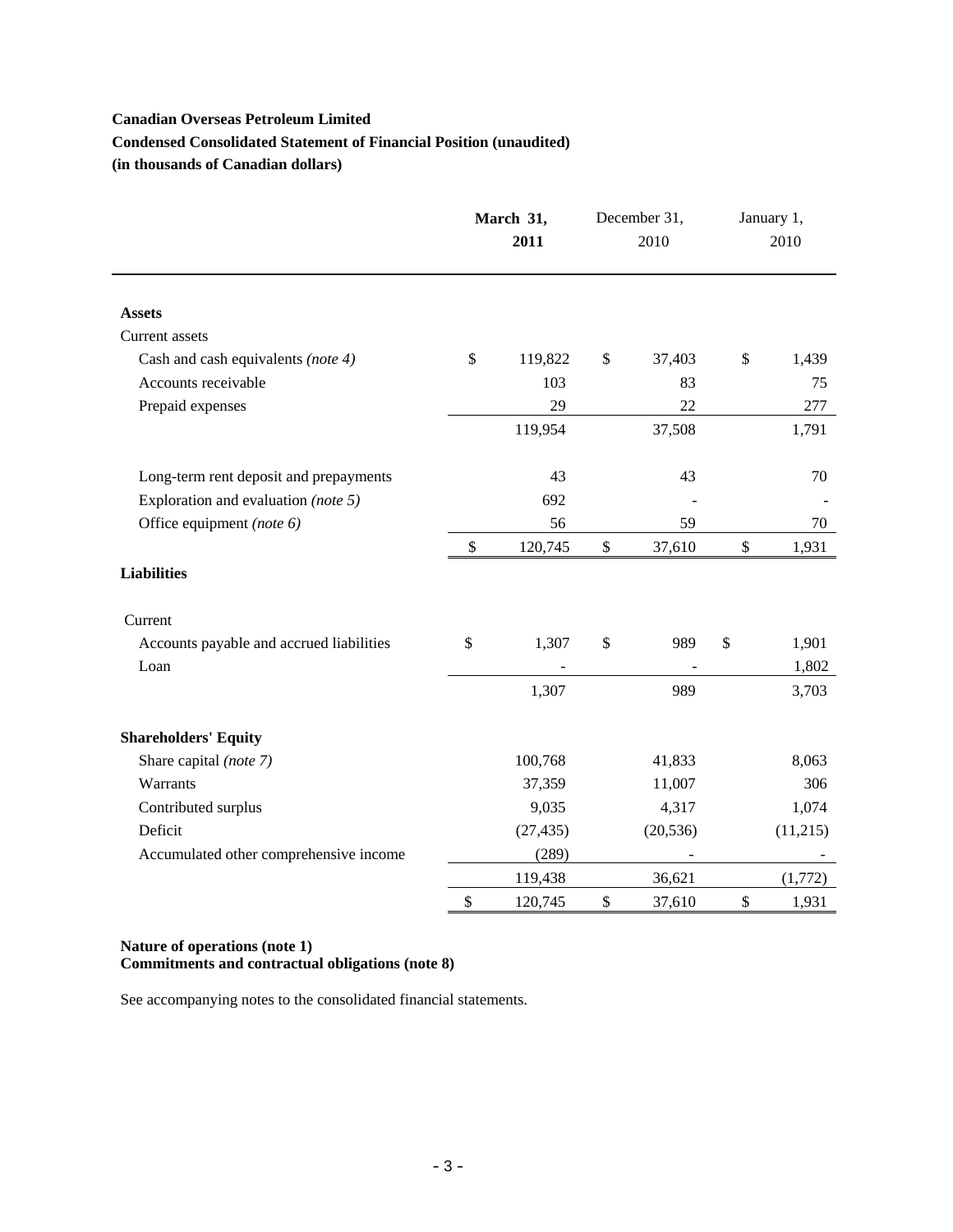### **Canadian Overseas Petroleum Limited**

# **Condensed Consolidated Statements of Comprehensive Loss (unaudited)**

**(in thousands of Canadian dollars except for share and per share amounts)** 

|                                                  | Three months ended<br><b>March 31, 2011</b> | Three months ended<br>March 31, 2010 |
|--------------------------------------------------|---------------------------------------------|--------------------------------------|
|                                                  |                                             |                                      |
| <b>Results from operating activities</b>         |                                             |                                      |
| Management services                              | \$                                          | \$<br>6                              |
| Administrative expenses                          | (2, 134)                                    | (1,441)                              |
| Depreciation                                     | (3)                                         | (3)                                  |
| Stock-based compensation (note 7c)               | (4,718)                                     |                                      |
|                                                  | (6, 855)                                    | (1, 438)                             |
| <b>Finance income and costs</b>                  |                                             |                                      |
| Interest income                                  | 380                                         |                                      |
| Interest and financing charges                   |                                             | (270)                                |
| Foreign exchange (loss)/gain                     | (424)                                       | 1                                    |
|                                                  | (44)                                        | (269)                                |
| Net Loss                                         | (6,899)                                     | (1,707)                              |
| Other comprehensive loss                         | (289)                                       |                                      |
| Total comprehensive loss                         | \$<br>(7, 188)                              | (1,707)<br>\$                        |
|                                                  |                                             |                                      |
| Net loss per share (basic and diluted)           | \$(0.04)                                    | \$(0.10)                             |
| Weighted average number of shares<br>outstanding | 176,559,741                                 | 16,402,222                           |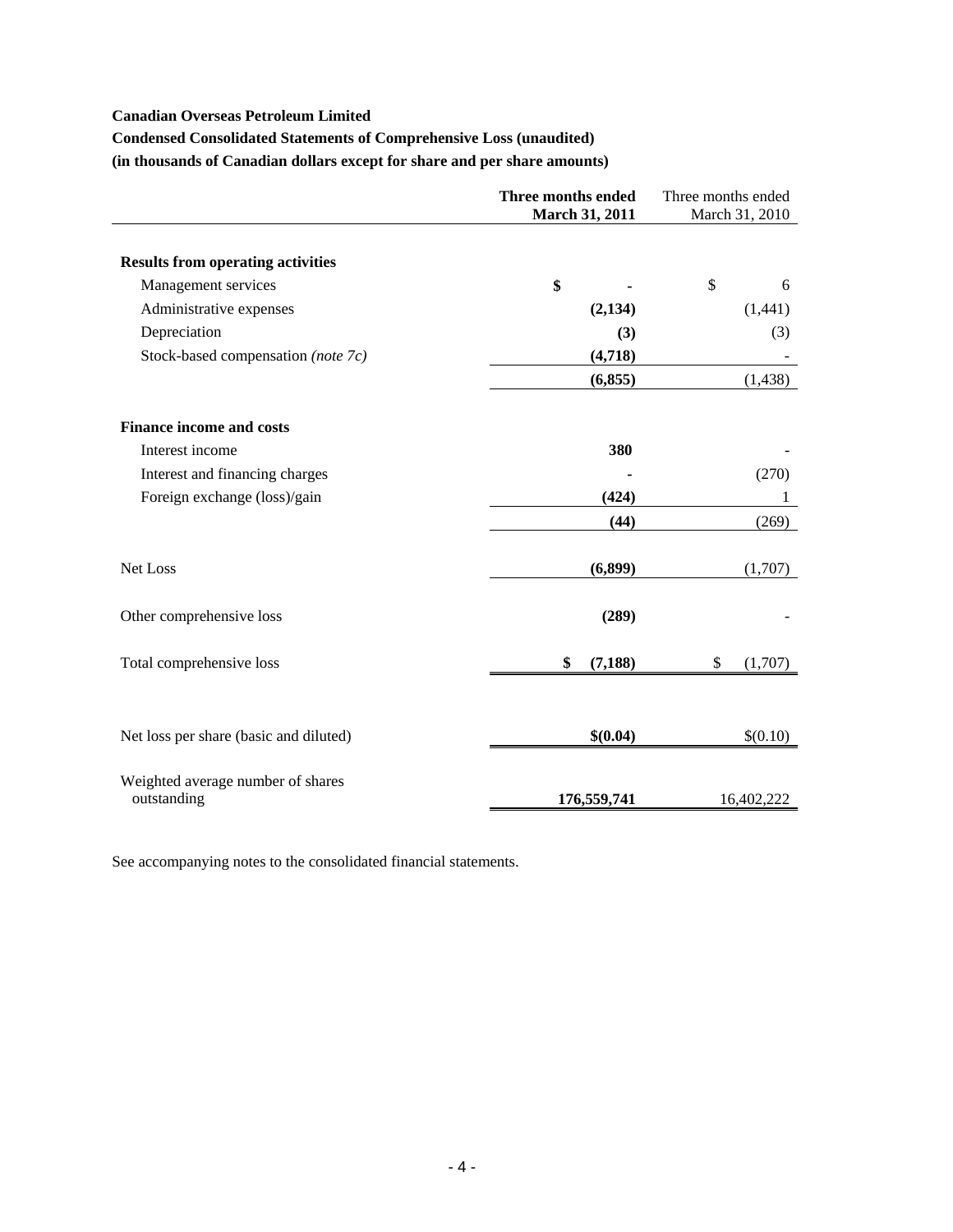# **Canadian Overseas Petroleum Limited**

# **Condensed Consolidated Statement of Changes in Equity (unaudited)**

 **(in thousands of Canadian dollars)** 

|                                                                                             |              |           |                    |                | <b>Accumulated</b> | Other |               |
|---------------------------------------------------------------------------------------------|--------------|-----------|--------------------|----------------|--------------------|-------|---------------|
|                                                                                             | <b>Share</b> |           | <b>Contributed</b> |                | Comprehensive      |       | <b>Total</b>  |
|                                                                                             | Capital      | Warrants  | <b>Surplus</b>     | <b>Deficit</b> |                    | Loss  | <b>Equity</b> |
| <b>Balance at January 1, 2010</b>                                                           | \$8,063      | 306<br>\$ | \$1,074            | \$(11,215)     | \$                 |       | \$(1,772)     |
| <b>Total comprehensive income</b><br>(loss) for the period                                  |              |           |                    |                |                    |       |               |
| Loss for period                                                                             |              |           |                    | (1,706)        |                    |       | (1,706)       |
| <b>Balance at March 31, 2010</b>                                                            | \$8,063      | \$<br>306 | \$<br>1,074        | \$(12,921)     | \$                 |       | \$ (3,478)    |
|                                                                                             |              |           |                    |                |                    |       |               |
| <b>Balance at December 31, 2010</b>                                                         | \$41,833     | \$11,007  | \$4,317            | \$ (20,536)    | \$                 |       | \$36,621      |
| <b>Total comprehensive income</b><br>(loss) for the period                                  |              |           |                    |                |                    |       |               |
| Loss for period                                                                             |              |           |                    | (6,899)        |                    |       | (6,899)       |
| Cumulative translation<br>adjustment                                                        |              |           |                    |                |                    | (289) | (289)         |
| <b>Transactions with owners,</b><br>recorded directly to equity<br>Issue of common shares - |              |           |                    |                |                    |       |               |
| net of issue cost<br>Issue of share purchase                                                | 58,890       |           |                    |                |                    |       | 58,890        |
| warrants                                                                                    |              | 26,364    |                    |                |                    |       | 26,364        |
| <b>Exercise of warrants</b>                                                                 | 45           | (12)      |                    |                |                    |       | 33            |
| Stock options granted                                                                       |              |           | 4,718              |                |                    |       | 4,718         |
| <b>Balance at March 31, 2011</b>                                                            | \$100,768    | \$37,359  | \$9,035            | \$(27,435)     | \$                 | (289) | \$119,438     |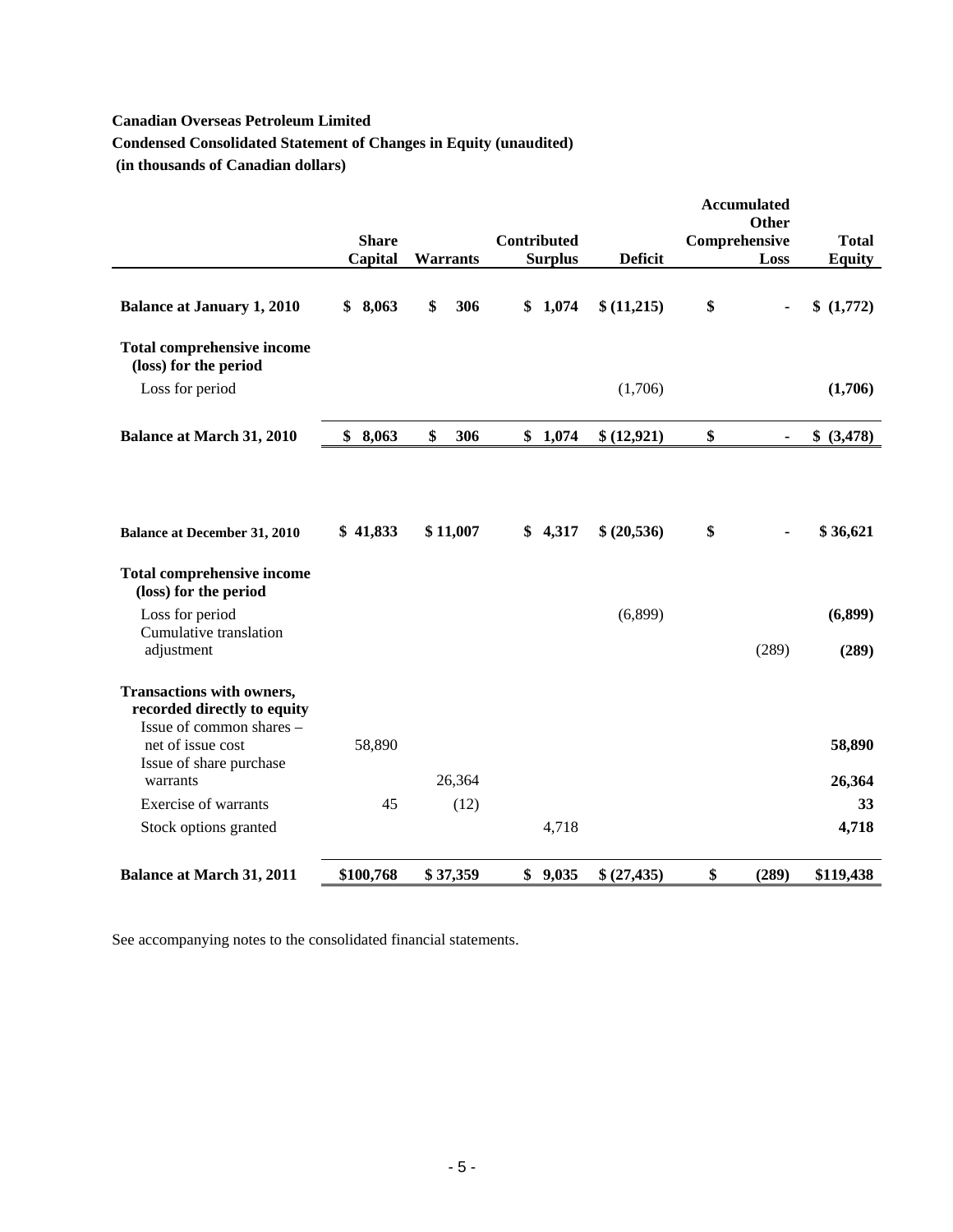### **Canadian Overseas Petroleum Limited**

# **Condensed Consolidated Statements of Cash Flows (unaudited)**

**(in thousands of Canadian dollars)** 

|                                                                                                     | Three months ended<br>March 31, 2011 |         | Three months ended<br>March 31, 2010 |         |
|-----------------------------------------------------------------------------------------------------|--------------------------------------|---------|--------------------------------------|---------|
| <b>Cash Provided By (Used In) Operating Activities</b>                                              |                                      |         |                                      |         |
| Net income (loss)                                                                                   | \$                                   | (6,899) | \$                                   | (1,707) |
| Add (subtract) non-cash items:                                                                      |                                      |         |                                      |         |
| Stock-based compensation                                                                            |                                      | 4,718   |                                      |         |
| Finance and service fees                                                                            |                                      |         |                                      | 69      |
| Depreciation                                                                                        |                                      | 3       |                                      | 3       |
| Foreign exchange loss (gain)                                                                        |                                      | 424     |                                      | (1)     |
| Funds used in operations                                                                            |                                      | (1,754) |                                      | (1,636) |
| Net change in non-cash                                                                              |                                      |         |                                      |         |
| working capital (Note 11)                                                                           |                                      | (298)   |                                      | 850     |
|                                                                                                     |                                      | (2,052) |                                      | (786)   |
| <b>Financing Activities</b><br>Issuance of common shares and warrants, net of<br>issue costs        |                                      | 85,287  |                                      |         |
| <b>Investing Activities</b>                                                                         |                                      |         |                                      |         |
| Additions to office equipment                                                                       |                                      |         |                                      | (2)     |
| Additions to oil and gas exploration assets                                                         |                                      | (692)   |                                      |         |
|                                                                                                     |                                      | (692)   |                                      | (2)     |
| Increase/(decrease) in cash during period<br>Net effect of foreign exchange on cash held in foreign |                                      | 82,543  |                                      | (788)   |
| currencies                                                                                          |                                      | (424)   |                                      |         |
| Cash and cash equivalents, beginning of period                                                      |                                      | 37,403  |                                      | 1,439   |
| Cash and cash equivalents, end of period                                                            | \$                                   | 119,822 | \$                                   | 651     |
|                                                                                                     |                                      |         |                                      |         |
| Interest paid                                                                                       | \$                                   |         | \$                                   |         |
| Taxes paid                                                                                          | \$                                   |         | \$                                   |         |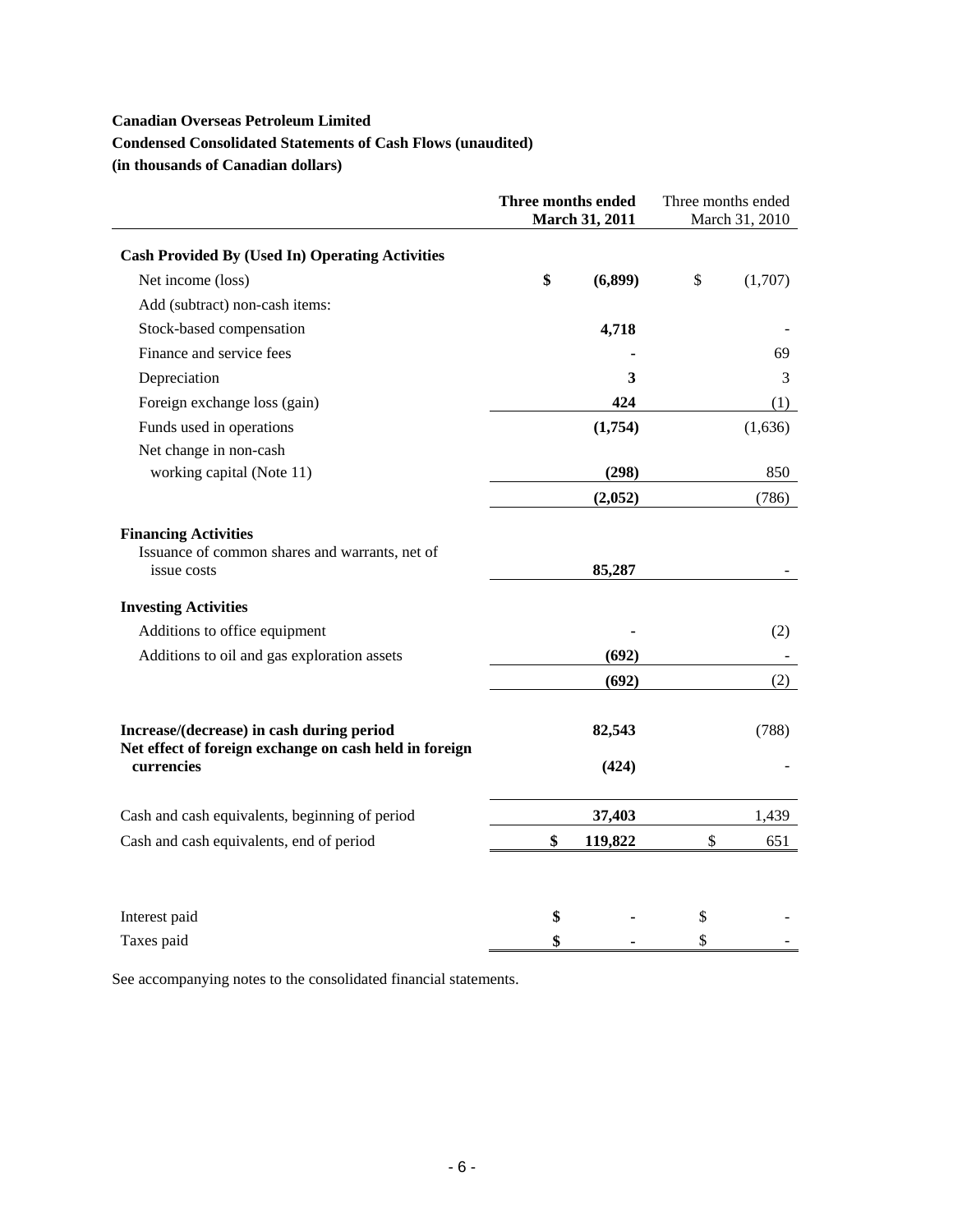#### **1. NATURE OF OPERATIONS**

Canadian Overseas Petroleum Limited ("COPL" or the "Company"), formerly Velo Energy Inc., is a widelyheld publicly traded company incorporated and domiciled in Canada. The Company's common shares are traded on the TSX Venture Exchange in Canada.

COPL and its wholly owned subsidiaries COPL Technical Services Limited, formerly North Sea Oil Ltd., and Canadian Overseas Petroleum (UK) Limited, formerly North Sea Oil Exploration Limited, are involved in identification, acquisition, exploration and development of oil and gas offshore reserves.

On November 23, 2010, the Company filed a prospectus to obtain financing for its operations. The offering provided for the total gross proceeds of \$130 million (approximately \$122.1 million net after agent's fee and estimated offering costs) to be released to the Company upon certain conditions. The first release condition was met on December 1, 2010 and \$36.6 million was released from escrow; the second release condition was met on February 22, 2011 and the remaining funds of \$85.3 million (net of agent's fee) were released to the Company (discussed in detail in Note 7).

# **2. BASIS OF PREPARATION**

### *Basis of preparation and compliance*

The Company's consolidated financial statements have been prepared in accordance with International Financial Reporting Standards ("IFRS"). These are the Company's first consolidated financial statements prepared in accordance with IFRS. IFRS requires an entity to adopt IFRS in its first annual financial statements prepared under IFRS by making an explicit and unreserved statement in those financial statements of compliance with IFRS. The Company will make this statement when it issues its 2011 annual consolidated financial statements. These consolidated financial statements have been prepared in accordance with International Accounting Standard ("IAS") 34, "Interim Financial Reporting", as issued by the International Accounting Standards Board ("IASB") using the accounting policies the Company expects to adopt in its consolidated financial statements for the year ending December 31, 2011. Previously, the Company prepared its consolidated financial statements in accordance with Canadian generally accepted accounting principles ("GAAP").

The Company's consolidated financial statements have been prepared on a historical cost basis, except for certain financial assets and liabilities that have been measured at fair value.

These consolidated financial statements are presented in Canadian dollars ("\$"), which is the Company's functional currency. All financial information presented in tables has been rounded to the nearest thousand Canadian dollars except where otherwise indicated.

The consolidated financial statements were authorized for issued by the Company's Board of Directors on May 18, 2011.

### *Basis of consolidation*

The consolidated financial statements include the financial statements of COPL and its subsidiaries.

Subsidiaries are fully consolidated from the date of acquisition, being the date on which the Company obtains control, and continue to be consolidated until the date that such control ceases. All inter-company transactions and balances have been eliminated on consolidation.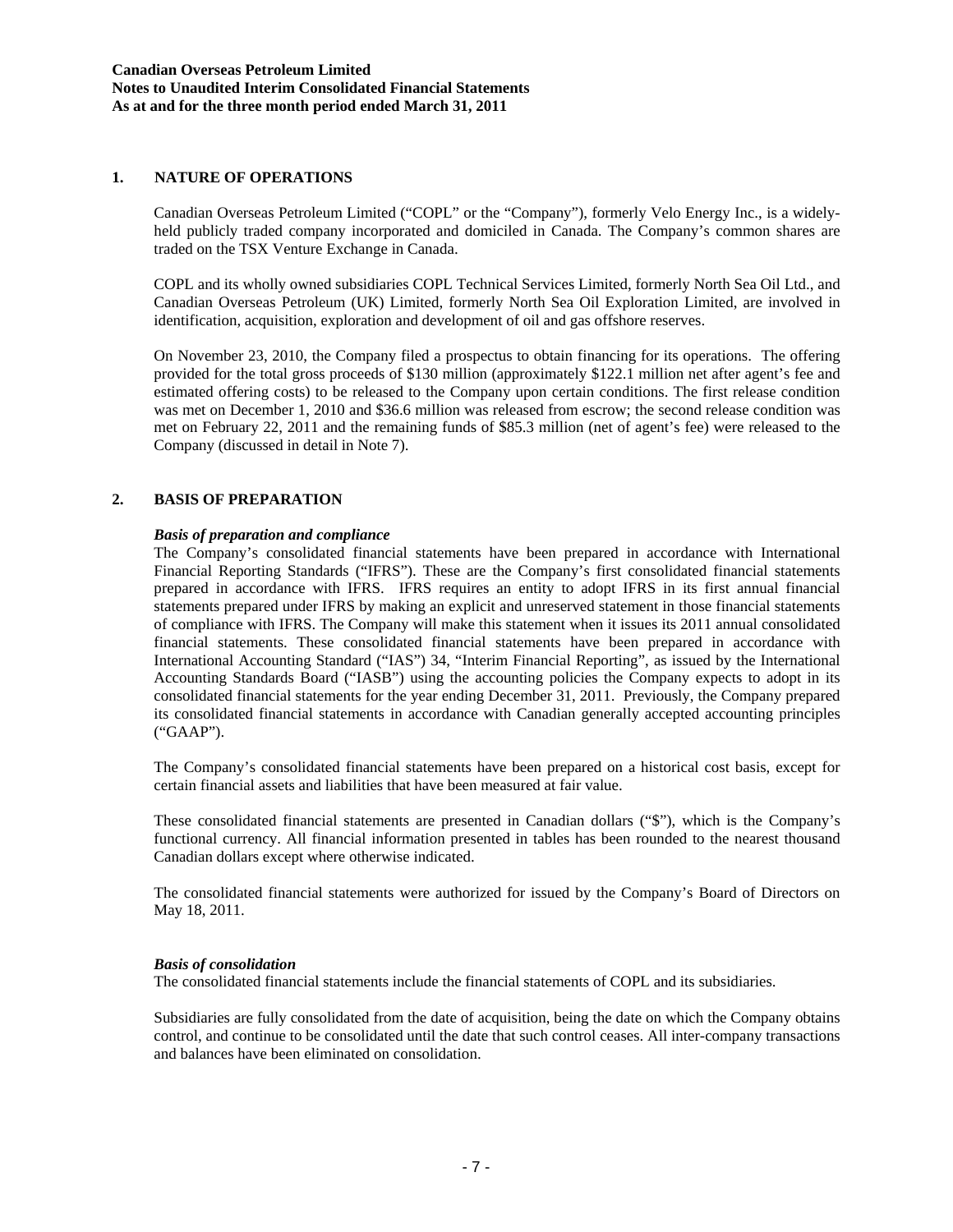### **Canadian Overseas Petroleum Limited Notes to Unaudited Interim Consolidated Financial Statements As at and for the three month period ended March 31, 2011**

### **2. BASIS OF PREPARATION (continued)**

### *Information on first-time adoption of IFRS*

The Company has prepared its IFRS opening statement of financial position as at January 1, 2010, the date of transition to IFRS. As at the date of transition, the Company did not hold material assets and did not carry on operations other than those related to management and administration. Accordingly after taking into account the mandatory exemptions and elections available under IFRS 1, "First-time adoption of International Financial Reporting Standards", there were no adjustments from GAAP required in the process of preparing IFRS opening balances (other than account reclassifications disclosed in respective notes).

#### *Basis of preparation and compliance*

Pursuant to IFRS 1 the Company has chosen to apply the following exemptions:

- IFRS 3, "Business Combination" has not been applied to acquisitions of subsidiaries that occurred before January 1, 2010, the Company's date of transition.
- IFRS 2, "Share-based Payment" has not been applied to equity instruments that were granted on or before November 7, 2002, nor has it been applied to equity instruments granted after November 7, 2002 that vested before January 1, 2010.

#### *Significant accounting judgments, and estimates*

The preparation of financial statements in accordance with IFRS requires management to make estimates and assumptions and to use judgment that affects the reported amounts of assets, liabilities, revenues and expenses. Estimates and judgments are continuously evaluated and are based on management's experience and other factors, including expectations of future events that are believed to be reasonable under the circumstances. Accordingly, actual results may differ from those estimated amounts and differences may be material.

In particular, significant areas of estimation uncertainty considered by management in preparing the consolidated financial statements are described in the following notes:

- Stock-based compensation
- Warrants
- Deferred income tax
- Commitments and contractual obligations

### **3. SIGNIFICANT ACCOUNTING POLICIES**

#### *Cash and Cash Equivalents*

Cash and cash equivalents include cash held at banks, short-term deposits with a maturity of three months, cash held in escrow and credit card deposits. Cash held in escrow is cash held at banks for which use is restricted to particular projects in accordance with escrow agreements.

#### *Office Equipment*

Office furniture and equipment are recognized as purchase price net of depreciation, which is calculated on a straight line basis over estimated useful life.

#### *Potential Prospect Expenses and Pre-License Costs*

The Company expenses amounts incurred in the evaluation and development of potential business ventures until the related business arrangements are consummated. The costs incurred prior to the award of oil and gas licenses, concessions and other exploration rights are recognized as an expense in the period incurred.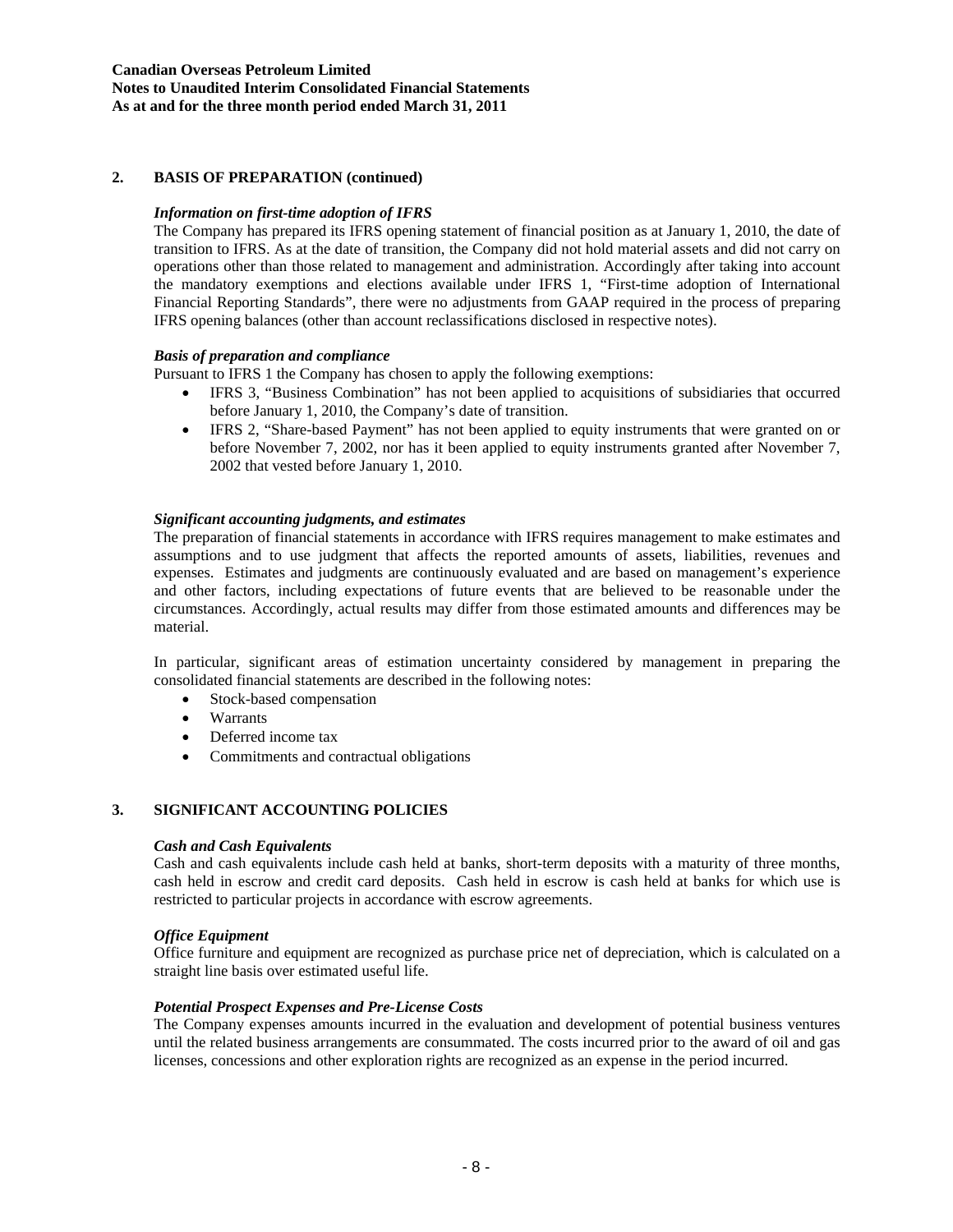### **Canadian Overseas Petroleum Limited Notes to Unaudited Interim Consolidated Financial Statements As at and for the three month period ended March 31, 2011**

### **3. SIGNIFICANT ACCOUNTING POLICIES (continued)**

### *Exploration and Evaluation ("E&E")*

The cost of exploring, appraising and evaluating oil and gas properties, including costs of farming into or acquiring the rights to explore, geological and geophysical studies, seismic data and modeling, exploration and/or appraisal drilling and directly related overheads are capitalized and classified as intangible E&E assets. These costs are accumulated in cost centers by field or project in anticipation of future allocation to Cash Generating Units ("CGU").

E&E assets are not amortized prior to the conclusion of appraisal activities. Once active exploration is completed, commercial reserves are discovered and the project is approved for development, E&E assets related to particular projects will be reclassified to development and production assets and the carrying amounts will be assessed for impairment and adjusted (if appropriate) to their recoverable amounts. If commercial reserves are not discovered, the E&E asset is written off in the statement of comprehensive loss.

The E&E phase of a particular project is completed when either the technical feasibility and commercial viability of extracting oil or gas are demonstrable for the project or there is no prospect for a positive outcome of the project.

### *Jointly Controlled Assets and Operations*

The Company's oil and gas activities are carried out jointly with other partners through farm-in agreements and joint operating agreements. The Company accounts for its proportionate share of the results, assets and liabilities related to these operations.

### *Stock-Based Compensation*

The Company issues equity-settled stock options to its employees, directors and consultants and follows the fair value method of accounting. A Black-Scholes option-pricing model is used to determine the fair value of the award at the time the options are granted. The related expense is charged to the statement of comprehensive loss with a corresponding increase in equity as contributed surplus over the vesting term. Consideration received on the exercise of an option is credited to share capital, along with the related stockbased compensation previously recognized in contributed surplus.

### *Leases*

Rentals payable for assets under operating leases are charged to the statement of comprehensive loss on a straight-line basis over the lease period.

### *Revenue Recognition*

Management services revenues are recognized at contractual amounts as the related services are provided. The Company recognizes interest income as it is earned.

# *Foreign Currency Translation*

The consolidated financial statements are presented in Canadian dollars, which is currently the Company's functional and reporting currency.

Transactions denominated in foreign currencies are translated at the exchange rate prevailing at the transaction date. At each period end date, monetary assets and liabilities denominated in a foreign currency are translated at the exchange rate prevailing on the period end date. All differences are recognized in net earnings. Non-monetary assets and liabilities and transactions denominated in a foreign currency and measured at historical costs are translated at the exchange rates in effect at the transaction date. Nonmonetary items measured at fair value are translated using the exchange rates at the date when the fair value was determined.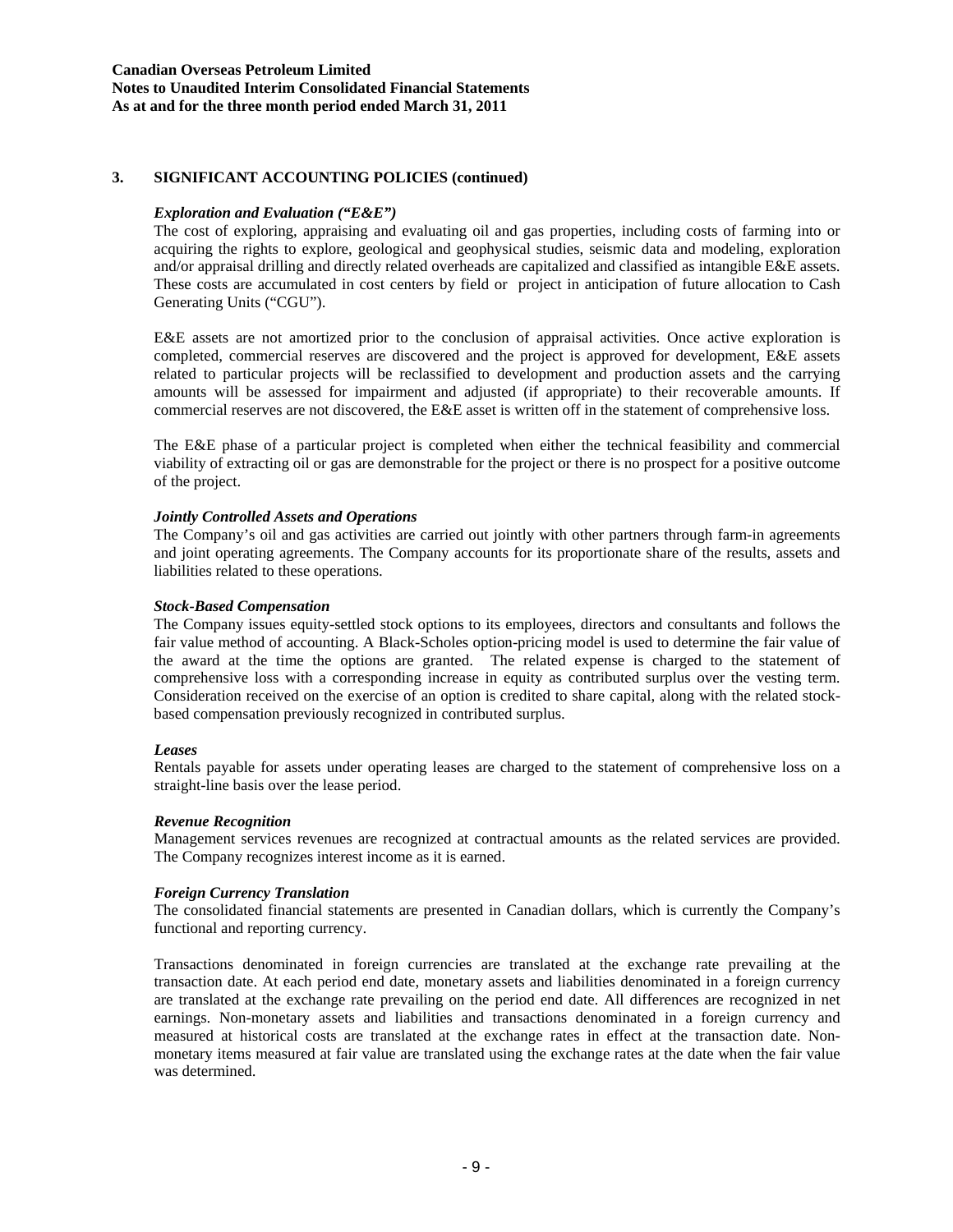### **Canadian Overseas Petroleum Limited Notes to Unaudited Interim Consolidated Financial Statements As at and for the three month period ended March 31, 2011**

# **3. SIGNIFICANT ACCOUNTING POLICIES (continued)**

For the purpose of consolidation, assets and liabilities of foreign subsidiaries are translated using the exchange rate prevailing on the period end date. The income and cash flow statements are translated using the average exchange rates of the period. Foreign exchange differences resulting from such transactions are recorded in Shareholders' Equity as other comprehensive income. As at March 31, 2011, accumulated other comprehensive income is composed solely of foreign currency translation adjustments.

### *Financial Instruments*

All financial instruments are initially recognized at fair value on the statement of financial position. The Company has classified each financial instrument into one of the following categories: financial assets and liabilities at Fair Value Through Profit and Loss ("FVTPL"), loans and receivables, financial assets availablefor-sale, financial assets held-to-maturity and other financial liabilities. Subsequent measurement of financial instruments is based on their classification.

Financial assets and liabilities at FVTPL are subsequently measured at fair value with changes in those fair values recognized in net earnings. Financial assets "available-for-sale" are subsequently measured at fair value with changes in fair value recognized in other comprehensive income, net of tax.

Financial assets "held-to-maturity", "loans and receivables", and "other financial liabilities", are subsequently measured at amortized cost using the effective interest method.

The Company determines the classification of its financial instruments at initial recognition and where allowed and appropriate, re–evaluates this designation at each financial year end.

### *Deferred Income Tax*

The Company uses the liability method of accounting for income taxes, whereby deferred income tax assets and liabilities are recognized based on temporary differences between the tax basis of assets and liabilities and their carrying amount in the consolidated financial statements and for unused tax loss carry-forwards.

Deferred tax assets and liabilities are measured using tax rates that have been enacted or substantially enacted at the statement of financial position date.

Deferred income tax assets are recognized only to the extent it is probable that taxable profit will be available to utilize the associated tax deductions.

Deferred income tax assets and deferred income tax liabilities are offset, if a legally enforceable right exists to offset current tax assets against current income tax liabilities and the deferred income taxes relate to the same taxable entity and the same tax jurisdiction.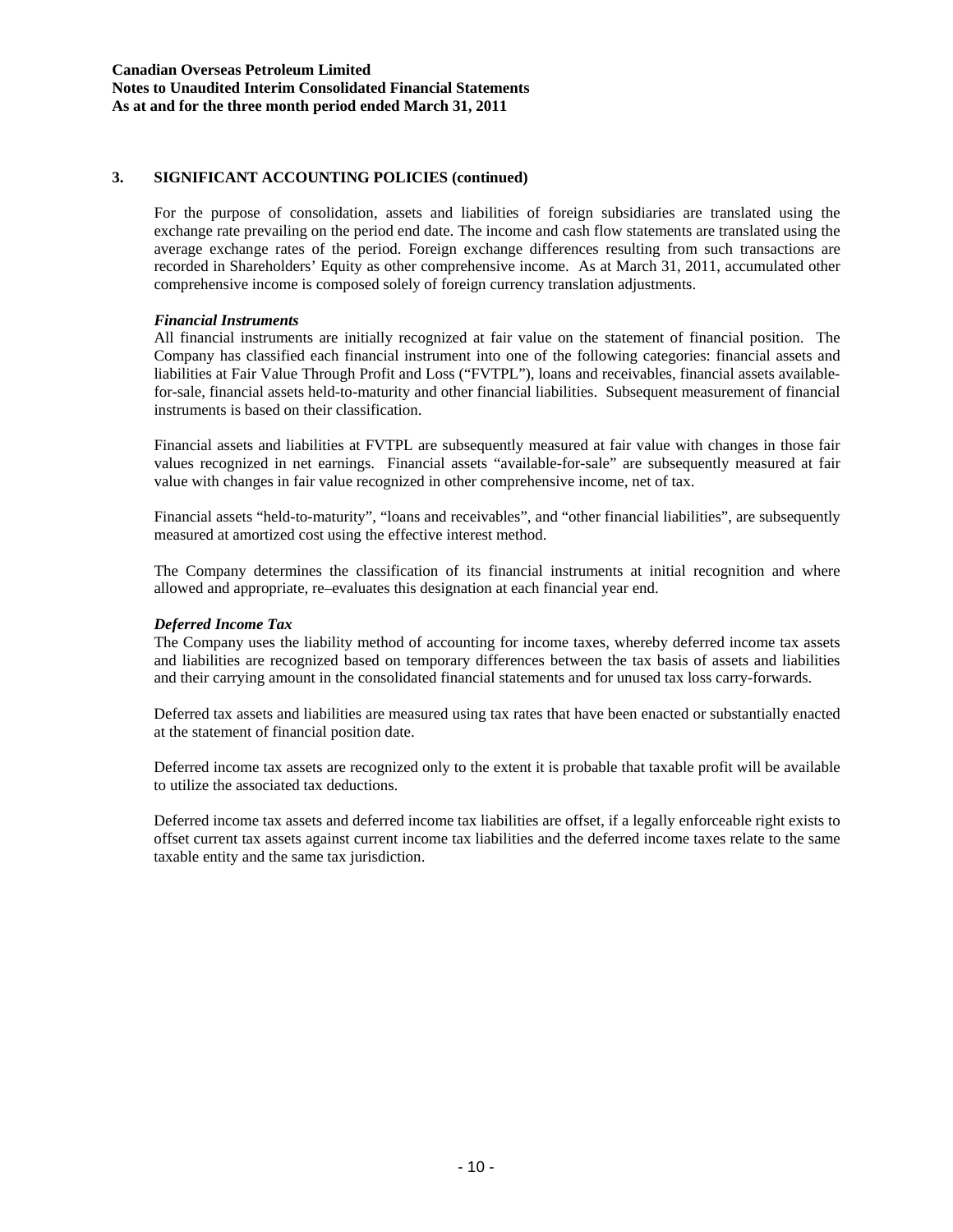# **4. CASH AND CASH EQUIVALENTS**

|                         | <b>March 31, 2011</b> | <b>December 31, 2010</b> |
|-------------------------|-----------------------|--------------------------|
|                         |                       |                          |
| Cash                    | 103,231               | 36,873                   |
| Short-term deposits     |                       | 500                      |
| Cash in escrow accounts | 16,261                |                          |
| Credit card deposits    | 330                   | 30                       |
|                         | 119,822               | 37.403                   |

Cash balances earn interest, whenever possible, at floating rates based on daily bank deposit rates. Short-term deposits are made for periods varying between one day and three months, depending on immediate cash requirements and earn interest at the respective short term deposit rates. As at March 31, 2011, \$16.3 million was held in banks in escrow accounts restricted by escrow agreements signed with farm-in partners for use on specific exploration projects. Credit card deposits are bank deposits that cover the maximum limit of corporate credit cards.

The fair value of cash and cash equivalents was \$119.5 million as at March 31, 2011 and \$37.4 million as at December 31, 2010. The Company deposits its cash with reputable Canadian and UK banks. The Company did not have any overdraft facility in place as at March 31, 2011 and/or December 31, 2010.

# **5. EXPLORATION AND EVALUATION ASSETS**

|                                             | <b>UK North Sea</b> |
|---------------------------------------------|---------------------|
|                                             |                     |
| As at January 1, 2010 and December 31, 2010 |                     |
| Additions at cost                           | 692                 |
| As at March 31, 2011                        | 692                 |

The additions to exploration and evaluation intangible assets of \$692 thousand for the three month period ended March 31, 2011 related to the Company's exploration projects in the UK North Sea. All these projects are carried out with UK partners on a non-operator basis.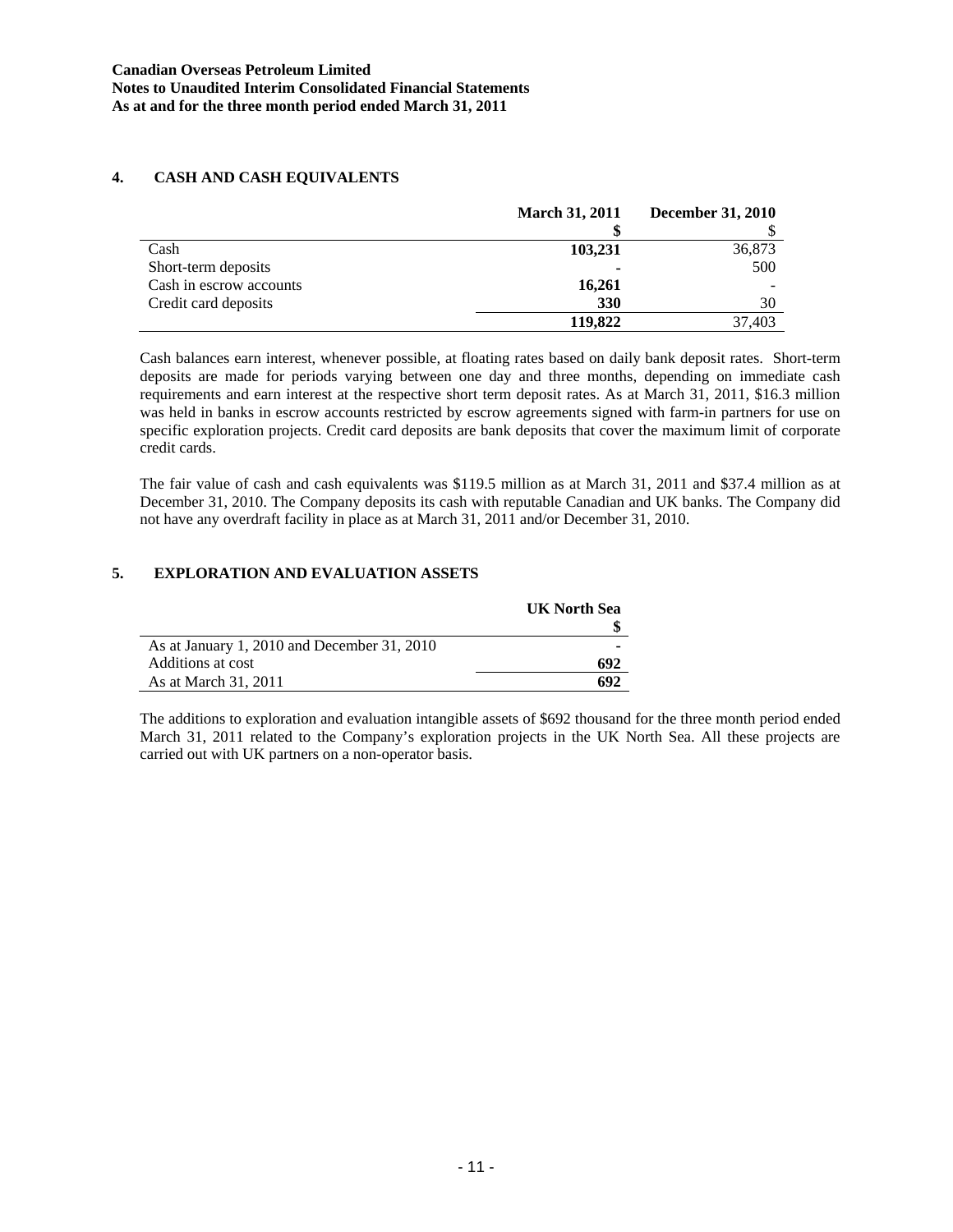### **6. OFFICE EQUIPMENT**

|                                             | <b>March 31, 2011</b> | 2010 |
|---------------------------------------------|-----------------------|------|
|                                             |                       |      |
| Balance, beginning of period                | 72                    | 72   |
| Additions, at cost                          |                       |      |
| Disposals                                   |                       | (2)  |
| Balance, end of period                      | 72                    | 72   |
| Depreciation – Balance, beginning of period | 13                    |      |
| Depreciation charge for the period          | 3                     | 11   |
| Disposals                                   |                       |      |
| Depreciation – Balance, end of period       | 16                    | 13   |
|                                             |                       |      |
| Net book value-Balance, beginning of period | 59                    | 70   |
| Net Book value – Balance, end of period     | 56                    | 59   |

Office equipment includes office furniture, computers and other office equipment and is depreciated on a straight line basis over the useful life of these assets, which is estimated at three to five years.

# **7. SHARE CAPITAL**

# **a) Authorized and Issued Common Shares**

#### **Authorized**

An unlimited number of common voting shares (the "Common Shares") without nominal or par value and an unlimited number of preferred shares, issuable in series.

### Issued

|                                              | <b>Pre-Consolidation</b><br>Number of<br><b>Common Shares</b> | <b>Post-Consolidation</b><br>Number of<br><b>Common Shares</b> | <b>Amount</b> |
|----------------------------------------------|---------------------------------------------------------------|----------------------------------------------------------------|---------------|
| Balance, January 1, 2010 (i)                 | 66,608,888                                                    | 16,652,222                                                     | \$<br>8,063   |
| Issued for payment of Bridge Loan fees (ii)  | 721,694                                                       | 180,424                                                        | 167           |
| Issued pursuant to private placement (iii)   | 27,490,315                                                    | 6,872,582                                                      | 6,955         |
| Issued for payment of finders' fees on       |                                                               |                                                                |               |
| private placement (iv)                       | 1,042,841                                                     | 260,711                                                        | 264           |
| Issued pursuant to public offering $-$ first |                                                               |                                                                |               |
| release condition (v)                        |                                                               | 78,000,000                                                     | 29,640        |
| Share issue costs (iii $&\mathbf{v})$        |                                                               |                                                                | (3,256)       |
| Balance, December 31, 2010 (i)               |                                                               | 101,965,939                                                    | \$<br>41,833  |
| Issued pursuant to public offering – second  |                                                               |                                                                |               |
| release condition (vi)                       |                                                               | 182,000,000                                                    | 69,160        |
| Issued pursuant to exercise of warrants      |                                                               | 51,000                                                         | 33            |
| Contributed surplus on warrants exercised    |                                                               |                                                                | 12            |
| Share issue costs (vi)                       |                                                               |                                                                | (10,270)      |
| Balance, March 31, 2011                      |                                                               | 284,016,939                                                    | \$100,768     |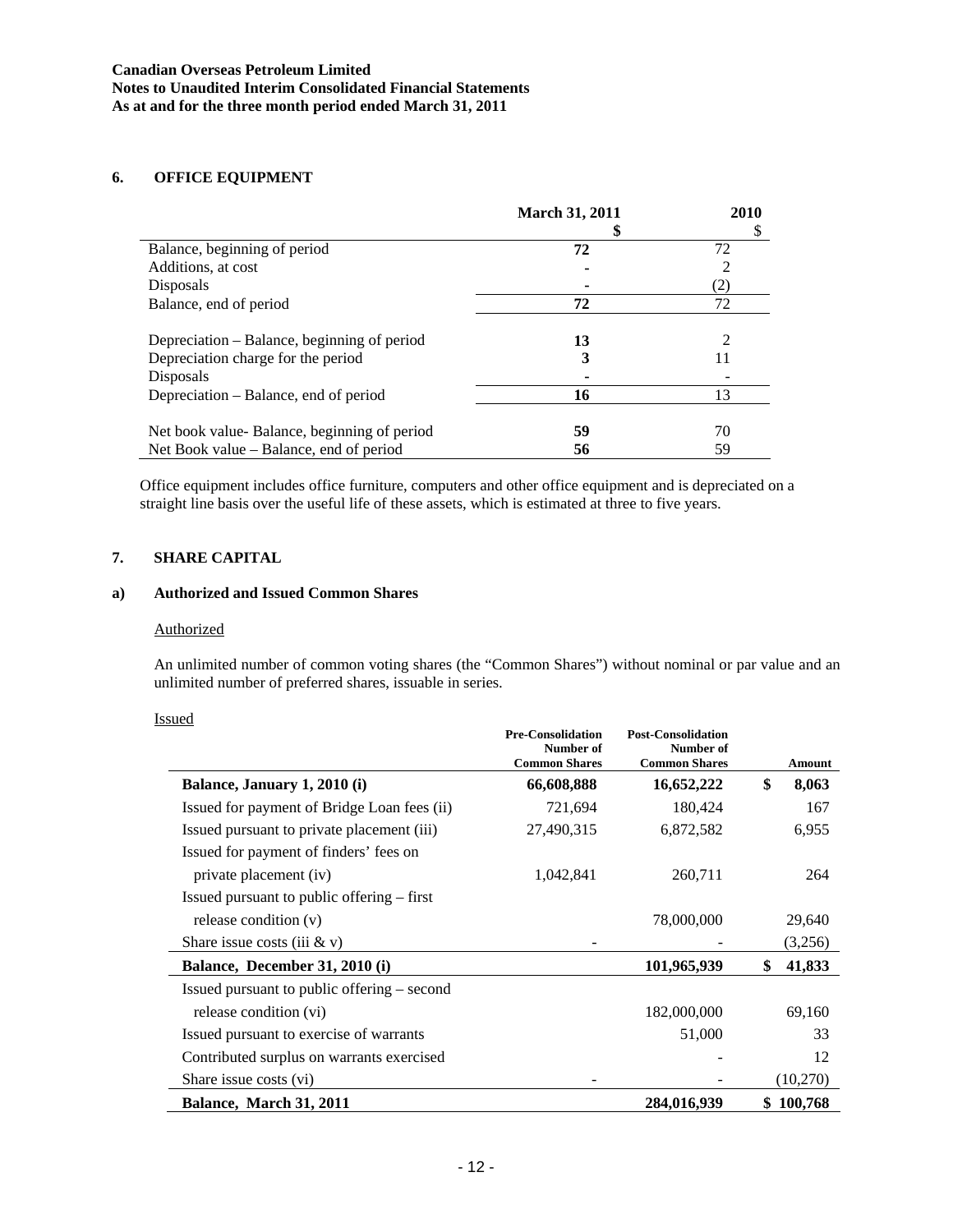#### **a) Authorized and Issued Common Shares (continued)**

Further to shareholders' and board of directors' approvals and effective August 3, 2010, the Company's common shares were consolidated on a one for four basis, that is, one post-consolidation common share for every four pre-consolidation common shares. Common share numbers and earnings per share amounts have been retroactively adjusted to reflect the share consolidation.

- (i) As at January 1, 2010 and December 31, 2010, the number of common shares includes 250,000 common shares (1,000,000 pre-consolidation common shares) held in escrow. These shares were issued on December 7, 2009, at an issue price of \$2.40 per share (\$0.60 pre-consolidation) to acquire 100% of the shares of the Company's subsidiaries. The shares held in escrow were accounted for as contingently returnable shares at December 31, 2010, which were not considered outstanding and were not included in the computation of basic loss per share until they were released from escrow. The transaction was approved by the TSX-V on February 3, 2011 and the respective common shares were released to the beneficial holders.
- (ii) On May 5, 2010, the Company issued to Endeavour Financial Corporation 180,424 common shares (721,694 pre-consolidation common shares) as payment for a fee of \$167 thousand in respect of the Bridge Loan. Pursuant to the Bridge Loan agreement, the fee was due if the loan was not repaid in full by April 1, 2010. The number of common shares was calculated based on the 5-day volume weighted average closing price of the Company's shares immediately before April 1, 2010. The fee of \$167 thousand was recognized in the statement of comprehensive loss as interest and financing charges in 2010.
- (iii) On May 14, 2010 and May 21, 2010, the Company closed a private placement of 6,872,582 units at \$1.20 per unit (27,490,315 pre-consolidation units at \$0.30 per unit) for total gross proceeds of \$8.2 million. Each unit consisted of one common share and one half of a share purchase warrant. Each whole warrant entitles the holder to acquire an additional common share at an exercise price of \$2.00 (pre-consolidation exercise price of \$0.50) expiring November 14, 2011. The fair value of the share purchase warrants issued was estimated at \$1.3 million using a Black-Scholes option pricing model with the following assumptions:

|                               | 2010  |
|-------------------------------|-------|
|                               |       |
| Risk-free interest rate       | 2.0%  |
| Weighted average life (years) | 1.5   |
| Expected volatility           | 100\% |
| Expected dividend yield       | 0%    |

 <sup>(</sup>iv) The Company paid, whenever applicable, a finder's fee by issuing units equivalent in number to 5% of the units subscribed via a particular broker. As the result, there were 260,711 units (1,042,841 preconsolidation units) issued as finder's fees, with exercise price and expiry date of the share purchase warrants consistent with the warrants issued as part of the private placement. The value of \$313 thousand, representing the subscription value of the units issued as finder's fees together with legal fees of \$69 thousand, was recognized as share issue costs. The fair value of share purchase warrants issued as finder's fee was estimated at \$49 thousand using a Black-Scholes option pricing model with the same assumptions as noted above. Similar to units issued further to the private placement, the units issued as finder's fees were subject to resale restriction and could not be resold until four months and one day after the date of issue.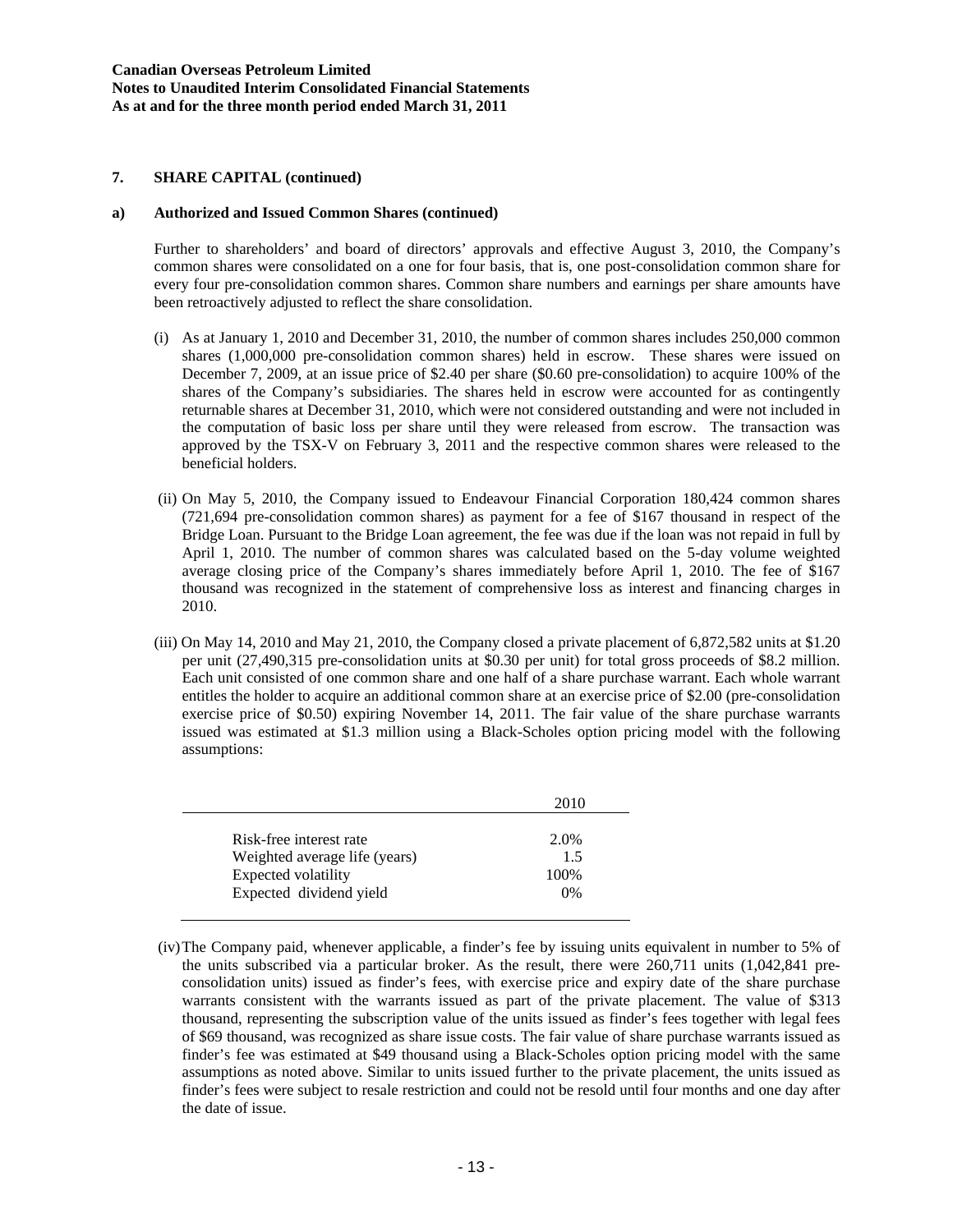#### **a) Authorized and Issued Common Shares (continued)**

(v) On November 23, 2010, the Company filed a prospectus to obtain financing for its operations in the UK North Sea. The offering provided for the sale of 260,000,000 subscription receipts ("Subscription Receipts") at a price of \$0.50 per Subscription Receipt. Each Subscription Receipt entitled the holder to receive one common share of COPL ("Common Share") and one half of one (0.5) common share purchase warrant of COPL ("Warrant"), upon the satisfaction of certain Release Conditions (as defined in the prospectus). Each Warrant entitles the holder to purchase one Common Share at \$0.65 within 36 months from the closing date, provided that the Warrants will expire if not exercised within 10 days of notice from COPL that the 20 day volume weighted average trading price of Common shares is greater than \$1.25.

The closing of the Offering occurred on December 1, 2010. The gross proceeds from the sale of Subscription Receipts of \$130 million were held in escrow pending satisfaction of the First and Second Release Conditions (as defined in the prospectus). The agent was entitled to a cash commission equal to 6% of the gross proceeds of the Offering ("Agent's Fee"), with 30% payable on satisfaction of the First Release Condition and 70% on satisfaction of the Second Release Condition.

On December 10, 2010, the First Release Condition was met as the Company signed farm-in agreements in respect of the Fulla and Bluebell projects (as defined in the prospectus). Accordingly 78,000,000 Subscription Receipts were converted into 78,000,000 Common Shares and 39,000,000 Warrants, and funds of approximately \$36.6 million were released to the Company (\$39.0 million gross proceeds, net of Agent's Fee and expenses). The fair value of the Warrants issued was estimated at \$9.4 million using a Black-Scholes option pricing model with the following assumptions:

|                               | 2010 |
|-------------------------------|------|
|                               |      |
| Risk-free interest rate       | 1.5% |
| Weighted average life (years) | 1.5  |
| Expected volatility           | 80%  |
| Expected dividend yield       | 0%   |

(vi) On February 22, 2011, the Second Release Condition was met as the Company signed farm-in agreements in respect of North Sea prospects in Block 23/21 and Block 22/15 (as defined in the prospectus). Accordingly 182,000,000 Subscription Receipts were converted into 182,000,000 Common Shares and 91,000,000 Warrants, and funds of approximately \$85.5 million were released to the Company (\$91.0 million gross proceeds, net of Agent's Fee and expenses). The fair value of the Warrants issued was estimated at \$21.8 million using a Black-Scholes option pricing model with the assumptions as presented above in item (v).

In addition, upon satisfaction of both Release Conditions, the Company issued 15,600,000 share purchase warrants to its agent as compensation warrants in an amount equal to 6% of the aggregate number of Subscription Receipts sold pursuant to the offering. Each agent's warrant entitles the holder to purchase one Common Share of COPL for the period until December 1, 2012 at an exercise price of \$0.50. The fair value of the agent's warrants issued was estimated at \$4.5 million using a Black-Scholes option pricing model with the assumptions as presented above in item (v) and was recognized as share issue costs.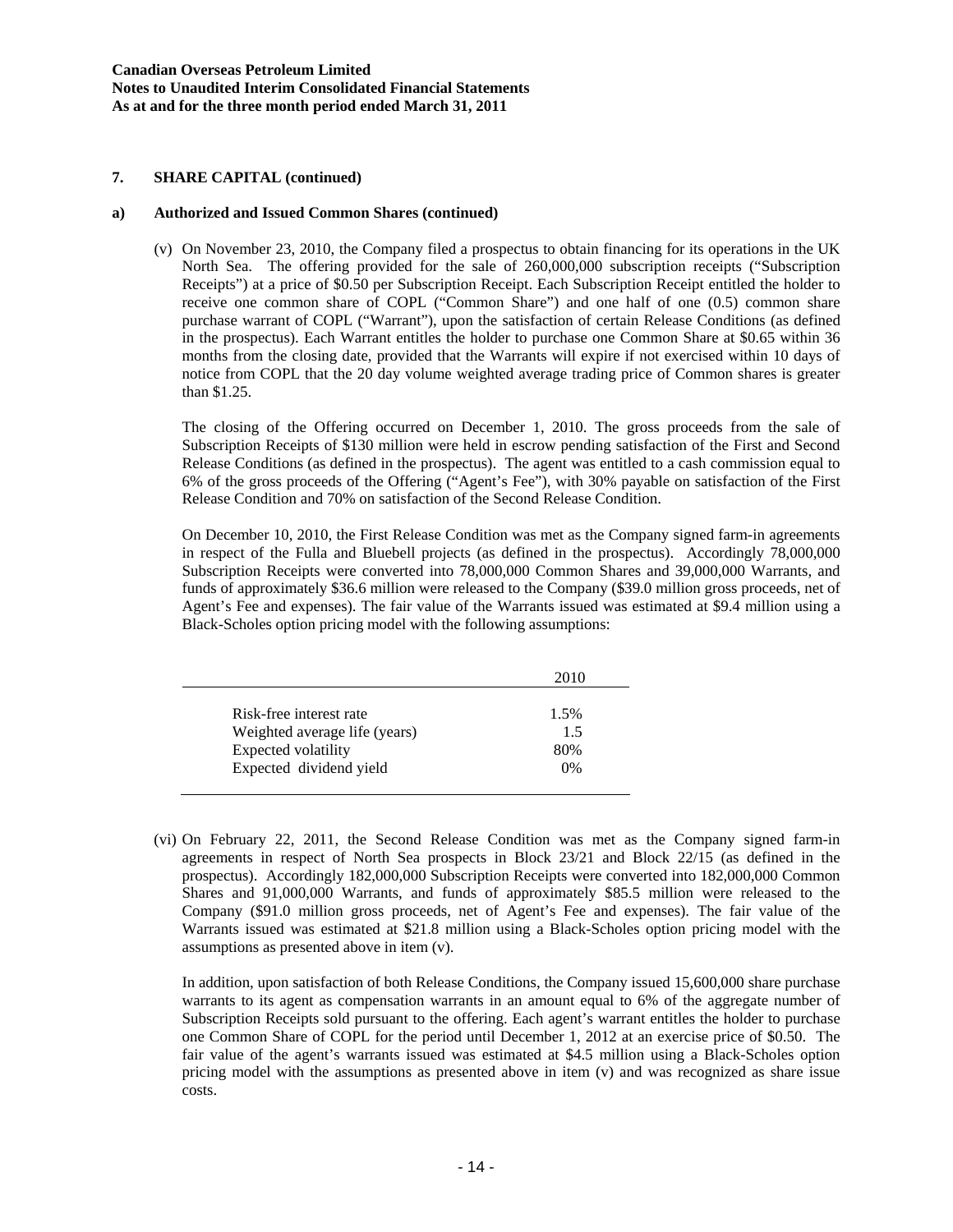### **b) Warrants**

A summary of status of the Company's warrants as at March 31, 2011 and December 31, 2010 is as follows:

|                              | <b>March 31, 2011</b> |    |                       | 2010       |    |                       |
|------------------------------|-----------------------|----|-----------------------|------------|----|-----------------------|
|                              | Number of             |    | Wt. Avg.              | Number of  |    | Wt. Avg.              |
|                              | Warrants              |    | <b>Exercise Price</b> | Warrants   |    | <b>Exercise Price</b> |
|                              |                       |    |                       |            |    |                       |
| Balance, beginning of period | 42,566,646            | \$ | 0.76                  | 425,000    | \$ | 2.00                  |
| Issued                       | 106,600,000           |    | 0.63                  | 42,566,646 |    | 0.76                  |
| Exercised                    | (51,000)              |    | 0.65                  |            |    |                       |
| Expired                      |                       |    | ۰                     | (425,000)  |    | 2.00                  |
| Balance, end of period       | 149,115,646           | \$ | 0.67                  | 42.566.646 | \$ | 0.76                  |

A summary of the Company's share purchase warrants issued and outstanding as at March 31, 2011 is as follows:

|                                                 | Number of<br>Warrants<br>issued in 2010 | <b>Exercise Price</b> | <b>Expiry Date</b> |
|-------------------------------------------------|-----------------------------------------|-----------------------|--------------------|
|                                                 |                                         |                       |                    |
| Private Placement Warrants (Note 7a iii)        | 3,436,291                               | \$2.00                | November 14, 2011  |
| Finder's Fee Warrants (Note 7a iv)              | 130.355                                 | \$2.00                | November 14, 2011  |
| Public Offering – First Release (Note 7a v)     | 38,949,000                              | \$0.65                | December 1, 2013   |
| Public Offering – Second Release (Note 7a vi)   | 91,000,000                              | \$0.65                | December 1, 2013   |
| Public Offering – Agent's Warrants (Note 7a vi) | 15,600,000                              | \$0.50                | December 1, 2013   |
|                                                 | 149.115.646                             | \$0.67                |                    |

#### **c) Incentive Stock Options**

The Company has a stock option plan where the number of common shares reserved under the plan shall not exceed 10% of the issued and outstanding common shares and the number reserved for any one individual may not exceed 5% of the issued and outstanding shares. Exercise prices for stock options granted are determined by the closing market price on the day before the date of grant.

On February 23, 2011, the Company granted 12,415,000 stock options to its directors, officers, employees and consultants to acquire common shares at an exercise price of \$0.68. The options vest immediately and expire in five years from date of grant. The related stock-based compensation expense of \$4.7 million has been recognized in the statement of comprehensive loss for the three month period ended March 31, 2011.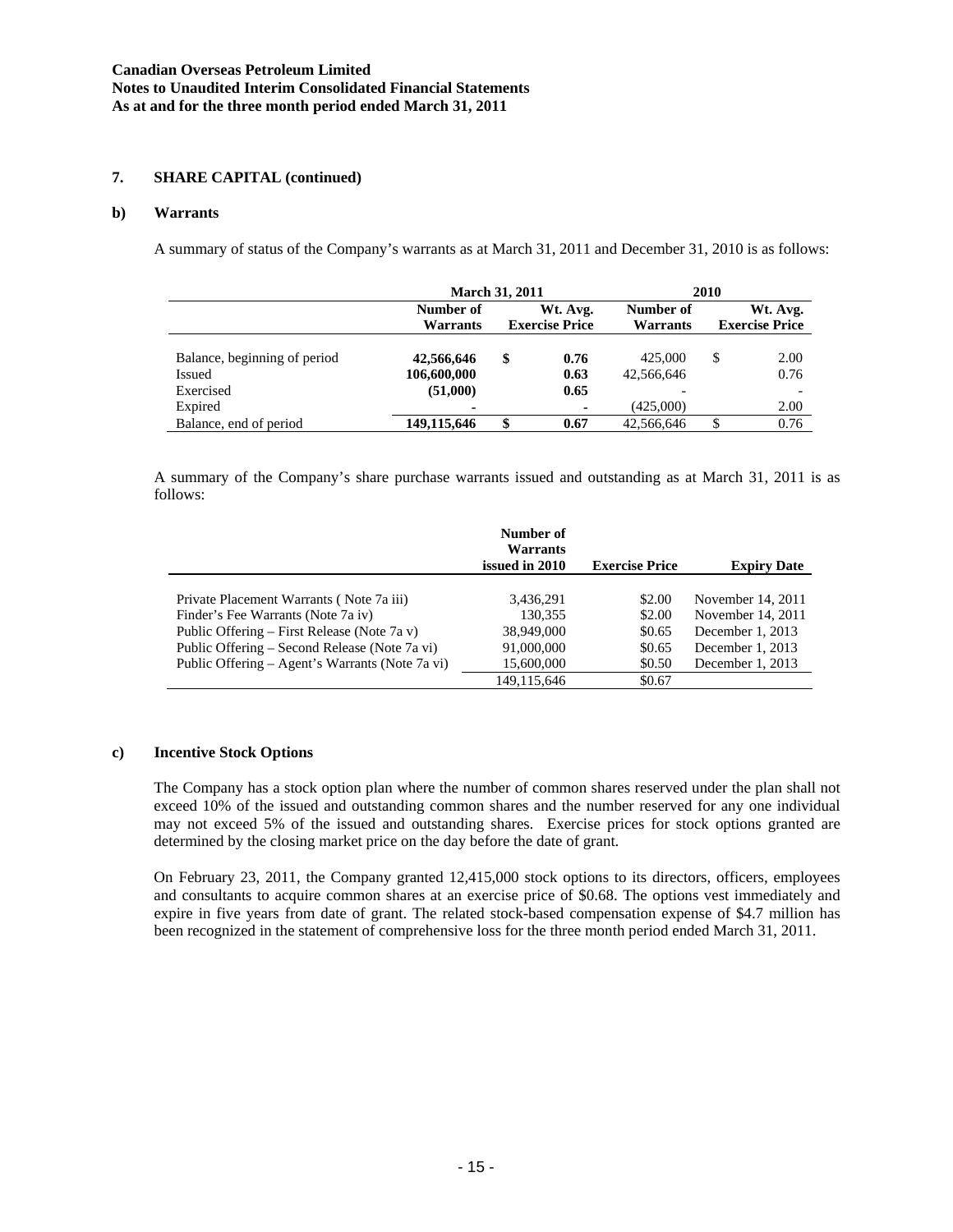#### **c) Incentive Stock Options (continued)**

The fair value of each option granted is estimated on the date of grant using a Black-Scholes option pricing model with the following assumptions:

|                               | February 2011 |
|-------------------------------|---------------|
| Risk-free interest rate       | 1.5.0%        |
| Weighted average life (years) | 4.0           |
| Expected volatility           | 75%           |
| Expected dividend yield       | $0\%$         |

No stock options were exercised during the three month period ended March 31, 2011.

As at March 31, 2011, there were total of 22,007,500 stock options to purchase common shares outstanding, having a weighted average exercise price of \$0.67 per share with a remaining weighted average contractual life of 4.7 years.

#### **8. COMMITMENTS AND CONTRACTUAL OBLIGATIONS**

As at March 31, 2011, the Company has the following contractual obligations:

|                             | <b>Total</b> | Less than<br><b>One Year</b> | <b>One to Three</b><br><b>Years</b> | <b>Four to Five</b><br>Years | <b>After Five</b><br><b>Years</b> |
|-----------------------------|--------------|------------------------------|-------------------------------------|------------------------------|-----------------------------------|
| Farm-in commitments         | 66,600       | 66,600                       |                                     | $\overline{\phantom{0}}$     |                                   |
| Office lease                | 4,188        | 535                          | 1.069                               | 1,069                        | 1,515                             |
| Financial advisory services | 29           | 29                           |                                     | $\overline{\phantom{0}}$     |                                   |
|                             | 70,817       | 67,164                       | 1,069                               | 1,069                        | 1,515                             |

Further to farm-in agreements signed in respect of exploration prospects in the UK North Sea, the Company is committed to participate in drilling five exploration wells in 2011 at an estimated cost of \$66.6 million net to the Company. Subject to positive results for these commitment wells, the Company has contingent obligations to participate in well testing and in the drilling of two contingent wells.

The Company is committed under an operating lease agreement for the rental of office space in Calgary. The approximate lease payments total \$4.2 million and are payable over the next 9 years.

The obligation in respect of financial advisory services relates to an agreement with Endeavour Financial International Corporation. The agreement is in effect until June 10, 2011.

Potential further obligations are discussed in Note 13 "Subsequent Events".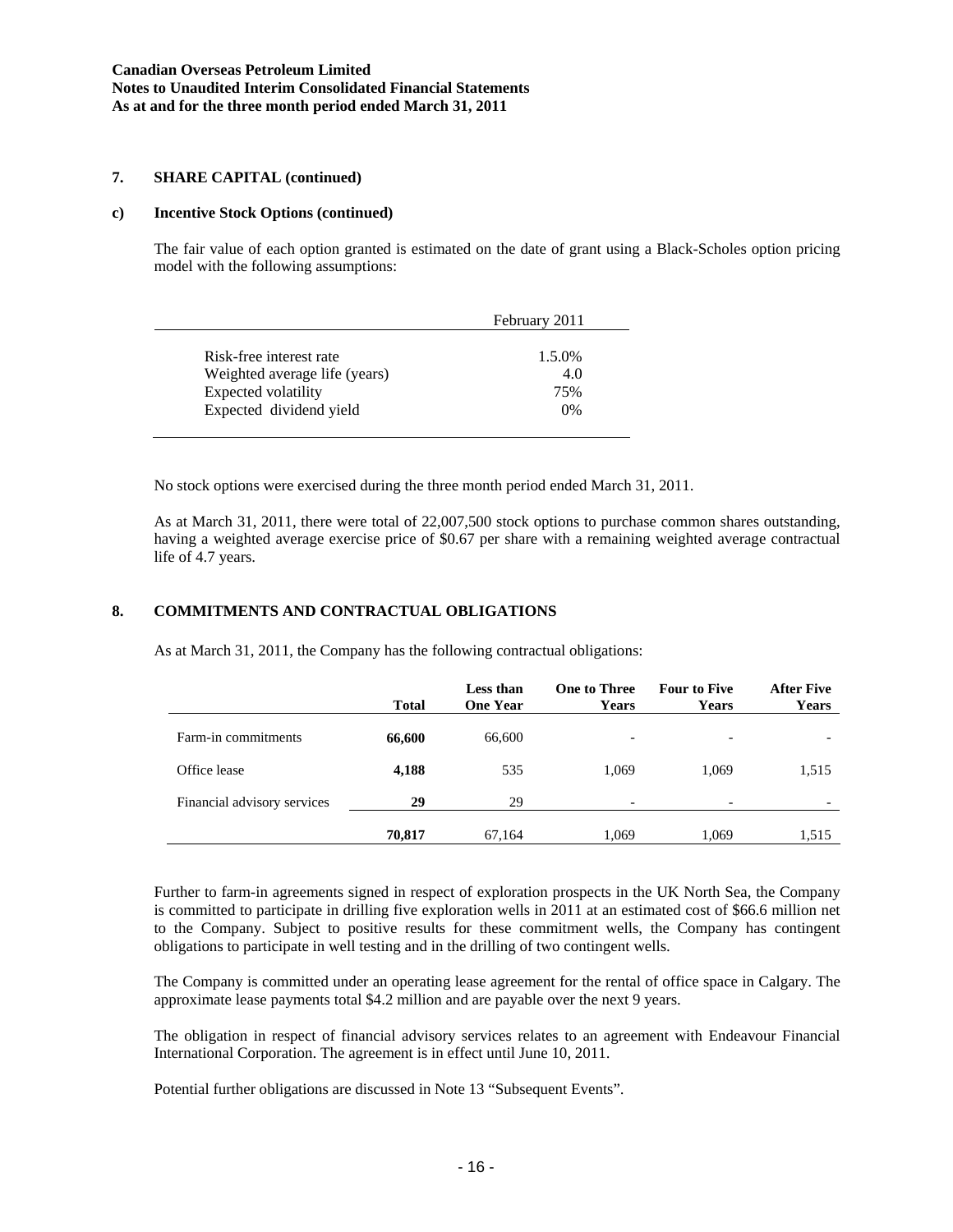### **9. FINANCIAL INSTRUMENTS**

The Company has classified its cash and cash equivalents and other deposits as financial assets at FVTPL and has measured them at fair value. Accounts receivable are classified as loans and receivables; accounts payable, accrued liabilities and loans are classified as other liabilities; these items are measured at amortized cost.

(a) Fair values

As at March 31, 2011 and December 31, 2010, the fair values of all financial instruments not carried at fair value approximated their carrying values due to their short-term maturity. The items which are considered at FVTPL are cash and cash equivalents, accounts receivable, accounts payable and accrued liabilities.

(b) Foreign exchange risk:

With the Company's current exploration activities carried out in the UK, significant amounts are transacted in or referenced to currencies other than the Canadian dollar, including the British Pound and U.S. dollar. As a result, fluctuations in the exchange rates between the Canadian dollar, British Pound and U.S. dollar can have a significant effect on the Company's financial position and its reported results. To mitigate a portion of its exposure and to the extent it is feasible, the Company keeps its funds in currencies applicable to its known short-tem commitments.

Cash and cash equivalents includes amounts denominated in foreign currencies:

|                       | <b>March 31, 2011</b> | <b>December 31, 2010</b> |
|-----------------------|-----------------------|--------------------------|
| <b>British Pounds</b> | 38.571                | 1.000                    |
| <b>US Dollars</b>     | 100                   | $\sim$                   |

(c) Credit risk:

The Company's accounts receivable are mainly due from the governments (Goods and Services Tax in Canada and Value Added Tax in UK) and from its employees in respect of travel advances. The Company believes there is no unusual exposure associated with these receivables. No amounts are considered to be past due and no allowance for doubtful accounts has been recorded in the accounts. As at March 31, 2011, the Company holds \$119.5 million of cash and cash equivalents with Canadian and UK chartered banks. Management has assessed the associated credit risk as relatively low.

(d) Interest rate risk:

The Company's policy is to keep its cash, whenever possible, in interest bearing accounts with its banking institutions. The Company periodically monitors the interest rates offered and is satisfied with the credit ratings of its banks.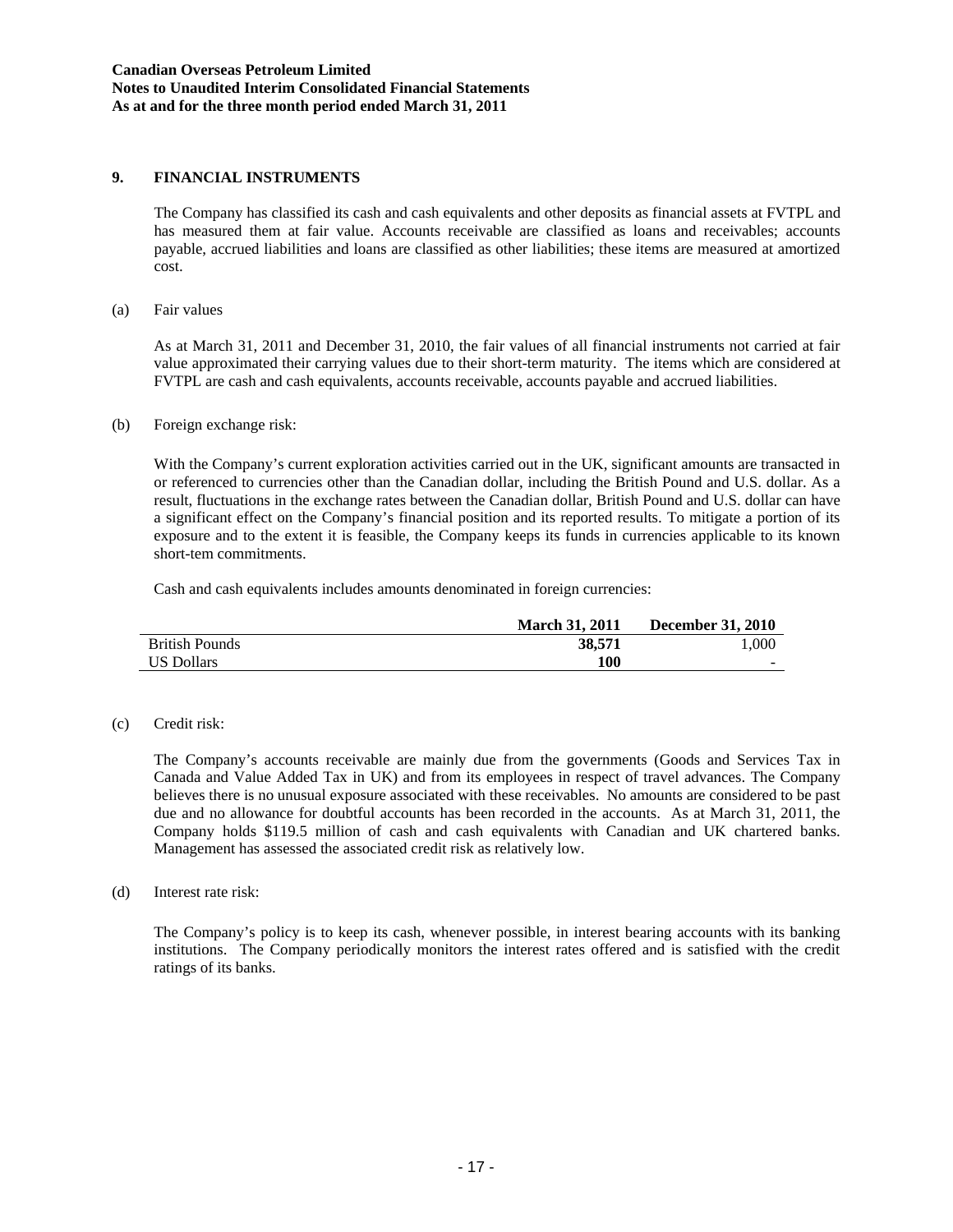### **10. CAPITAL MANAGEMENT**

The Company's objectives when managing capital are:

- to safeguard the Company's ability to continue as a going concern;
- to maintain balance sheet strength and optimal capital structure, while ensuring the Company's strategic objectives are met; and
- to provide an appropriate return to shareholders relative to the risk of the Company's underlying assets

In the management of capital, the Company includes shareholders' equity and interest bearing debt defined as long-term loans and current portion of long-term loans. Shareholders' equity includes share capital, warrants, contributed surplus and deficit.

The Company maintains and adjusts its capital structure based on changes in economic conditions and the Company's planned requirements. The Company may adjust its capital structure by issuing new equity and/or debt, selling and/or acquiring assets, and controlling the capital expenditure program.

The Company is not subject to any external capital requirements. There were no changes in the Company's capital management policies during the three month period ended March 31, 2011.

# **11. NET CHANGE IN NON-CASH WORKING CAPITAL**

|                                                                                           | Three months<br><b>March 31, 2011</b> |       | Three months<br><b>March 31, 2010</b> |      |
|-------------------------------------------------------------------------------------------|---------------------------------------|-------|---------------------------------------|------|
| (Increase) in term deposits                                                               | \$                                    | (300) | \$                                    |      |
| (Increase) decrease in accounts receivable                                                |                                       | (20)  |                                       | 8    |
| (Increase) decrease in prepaid expenses                                                   |                                       | (7)   |                                       | 174  |
| Decrease in long-term rent deposit<br>Increase (decrease) in accounts payable and accrued |                                       |       |                                       | 15   |
| liabilities<br>Non-cash transactions:                                                     |                                       | 318   |                                       | 618  |
| Cumulative translation adjustments                                                        |                                       | (289) |                                       |      |
| Interest on loan                                                                          |                                       |       |                                       | 49   |
| Warrants amortization                                                                     |                                       |       |                                       | (15) |
| Unrealized gain/loss                                                                      |                                       |       |                                       |      |
| Net change in non-cash working capital                                                    | \$                                    | (298) |                                       | 850  |